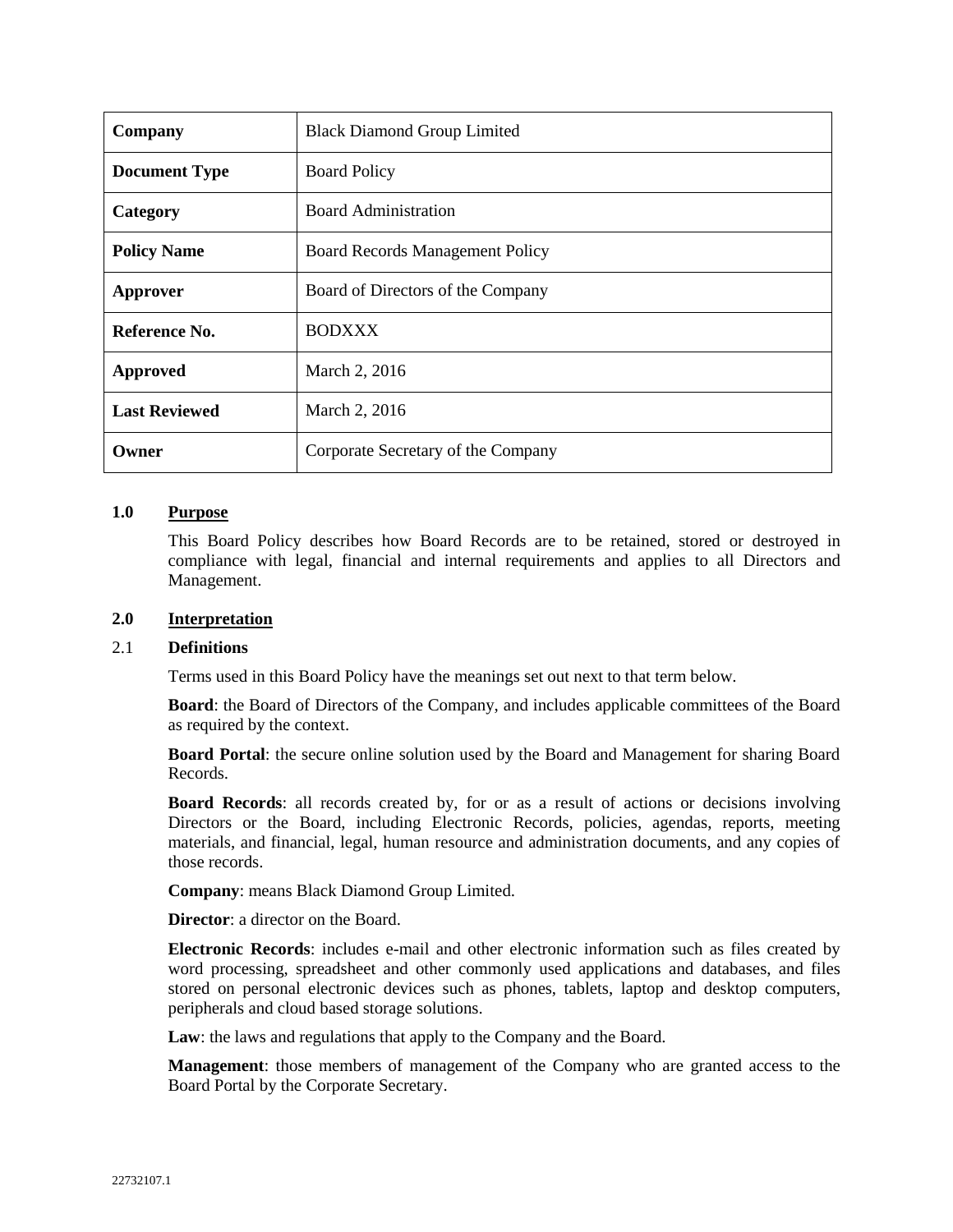**Retention Period**: As applicable for each type of Board Record, the period of time described in Appendix 1 beginning on the date that each record was created.

## 2.2 **Other**

- 2.2.1 Any interpretation issues arising with respect to this Board Policy are to be raised with the Corporate Secretary, and (if required) shall be interpreted and decided by the Board.
- 2.2.2 References to the singular include the plural and vice versa where the context requires it.

### **3.0 Management of Board Records**

#### 3.1 **Communications**

Board Records will, to the fullest extent possible, be created and transmitted among the Directors, and among Management and Directors, through the Board Portal.

## 3.2 **Storage**

- 3.2.1 Board Records will be stored on the Board Portal to the fullest extent possible and, where required by Law, in the Company's corporate records.
- 3.2.2 Board Records that cannot be stored in the Board Portal will be maintained in a designated secure area by the Corporate Secretary.

### 3.3 **Access to Board Records**

Board Records may only be accessed by those persons described in Appendix 1, those persons that are required to have access under the Law or otherwise as approved by the Corporate Secretary.

#### 3.4 **Retention Period**

Board Records will be retained for the Retention Period.

### 3.5 **Destruction**

- 3.5.1 Board Records will be destroyed or deleted upon expiration of the Retention Period, unless the Board, Management or Corporate Secretary determine that such Board Records have continuing value for historical, legal or other purposes. In such event, upon approval of the Board, those Board Records may be retained for such time as the Board specifies.
- 3.5.2 The Corporate Secretary will establish a process to securely destroy Board Records following the end of a Retention Period.
- 3.5.3 Directors are strongly encouraged to treat Board Records stored on their personal electronic devices, and laptop or desktop computer, pursuant to this Board Policy.
- 3.5.4 In the event that the Company becomes, or reasonably anticipates (upon the determination of Management) becoming subject of an investigation, audit or litigation that relates to or could be impacted by the Board Records then the Retention Period respecting such Board Records will be extended until such time as the investigation, audit or litigation is finally concluded, or otherwise on the advice of outside legal counsel.

## **4.0 Compliance**

4.1 Any non-compliance with this Board Policy is to be immediately reported to the Corporate Secretary who will then inform the Board in a timely fashion.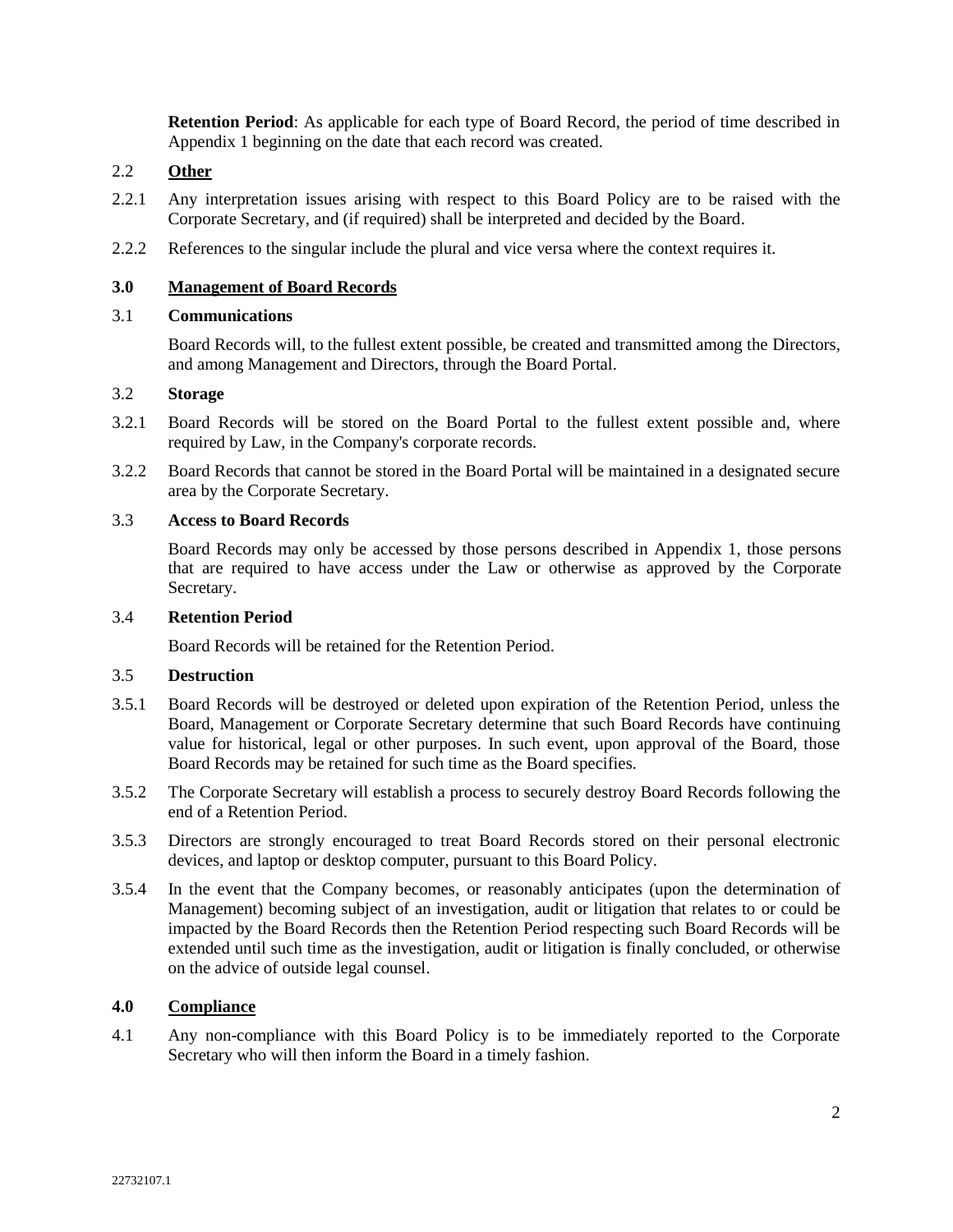4.2 This Board Policy applies to each Director and member of Management.

# **5.0 Confidentiality**

Board Records are not to be altered, stored, accessed, released or destroyed, except as described in this Board Policy or as may be required or permitted by the Law. Board Records are confidential information and are not to be released or shared with any third party without the prior consent of the Corporate Secretary or as required by the Law.

### **6.0 Administration**

6.1 All changes to this Board Policy must be approved by the Board.